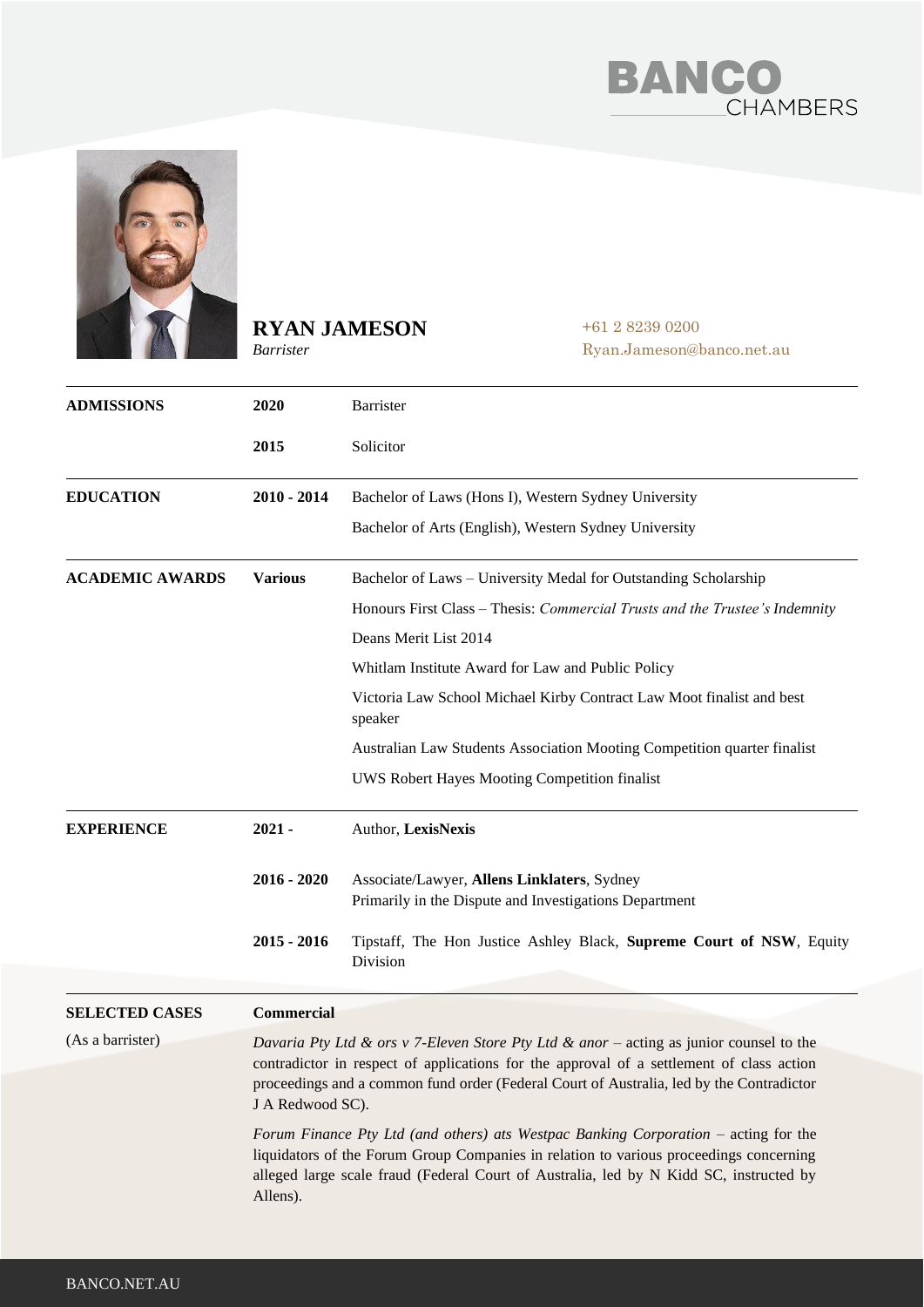# BANC **HAMBERS**

*Gispac Pty Ltd v Michael Hill Jeweller (Australia) Pty Ltd – acting for the plaintiff in* relation to various breach of contract claims concerning the supply of wholesale packaging to the defendant (Supreme Court of New South Wales, led by D Sulan SC, instructed by Bridges Lawyers).

*McAssey & Anor v Nemo (BC) HoldCo Pty Ltd & Anor* – acted for one of the defendants in relation to a claim for breach of contract and oppression (amongst other claims), arising in connection with the acquisition of a business (Supreme Court of New South Wales, led by S Finch SC and R May, instructed by Quinn Emanuel)

### **Corporations & Bankruptcy**

*In the matter of Bowery Bar Pty Ltd (in liquidation)* [2021] NSWSC 697 – acted for the landlord of hotel premises in relation to issues concerning the application of the *Personal Property Securities Act 2009* (Cth) to interests in a hotel licence and gaming entitlements following the appointment of a liquidator to the tenant (Supreme Court of New South Wales, led by D Sulan, instructed by Lander & Rogers).

In the matter of Lorebray Pty Limited as trustee for the McNamee Property Trust – acted for Lorebray Pty Limited in respect of an application to wind up Lorebray on the ground of insolvency, and on the just and equitable ground (Supreme Court of New South Wales, led by J Emmett SC, instructed by Garland Hawthorn Brahe).

*In the matter of MB Australia Pty Ltd (in liquidation)* – acting for liquidators and MB Australia Pty Ltd (in liquidation) in relation to voidable transaction claims, including an application for leave to commence 'mothership' proceedings (Supreme Court of New South Wales, led by J Hutton, instructed by Hogan Lovells).

*O'Reilly v Precision Mining And Drilling Pty Ltd (Subject to Deed of Company Arrangement)* [2021] WASC 176 – acted for an administrator in defending an application to set aside a deed of company arrangement (Supreme Court of Western Australia, led by C R C Newlinds SC and J Abberton, instructed by Lavan).

*In the Matter of Richards Contracting Co Management Pty Ltd* [2021] NSWCA 34 – a case concerning questions of statutory interpretation arising in connection with the reinstatement of a company initially registered under the *Companies (New South Wales) Code 1981* (NSW) (repealed) (New South Wales Court of Appeal, led by J A Redwood SC as *amicus curiae*).

*In the matter of Systema AI Holdings Pty Ltd and ors* – acted for defendant director in relation to an oppression claim under s 232 of the *Corporations Act 2001* (Cth) and related claims (including misleading or deceptive conduct and debt claims) (Supreme Court of New South Wales, led by D Sulan SC, instructed by Piper Alderman).

*Various directors and officers –* acted for various directors and officers in relation to public examinations under the *Corporations Act 2001* (Cth).

#### **Equity**

In the matter of Lorebray Pty Limited as trustee for the McNamee Property Trust – acted for a trustee seeking judicial advice under the *Trustee Act 1925* (NSW) (Supreme Court of New South Wales, led by J Emmett SC, instructed by Garland Hawthorn Brahe).